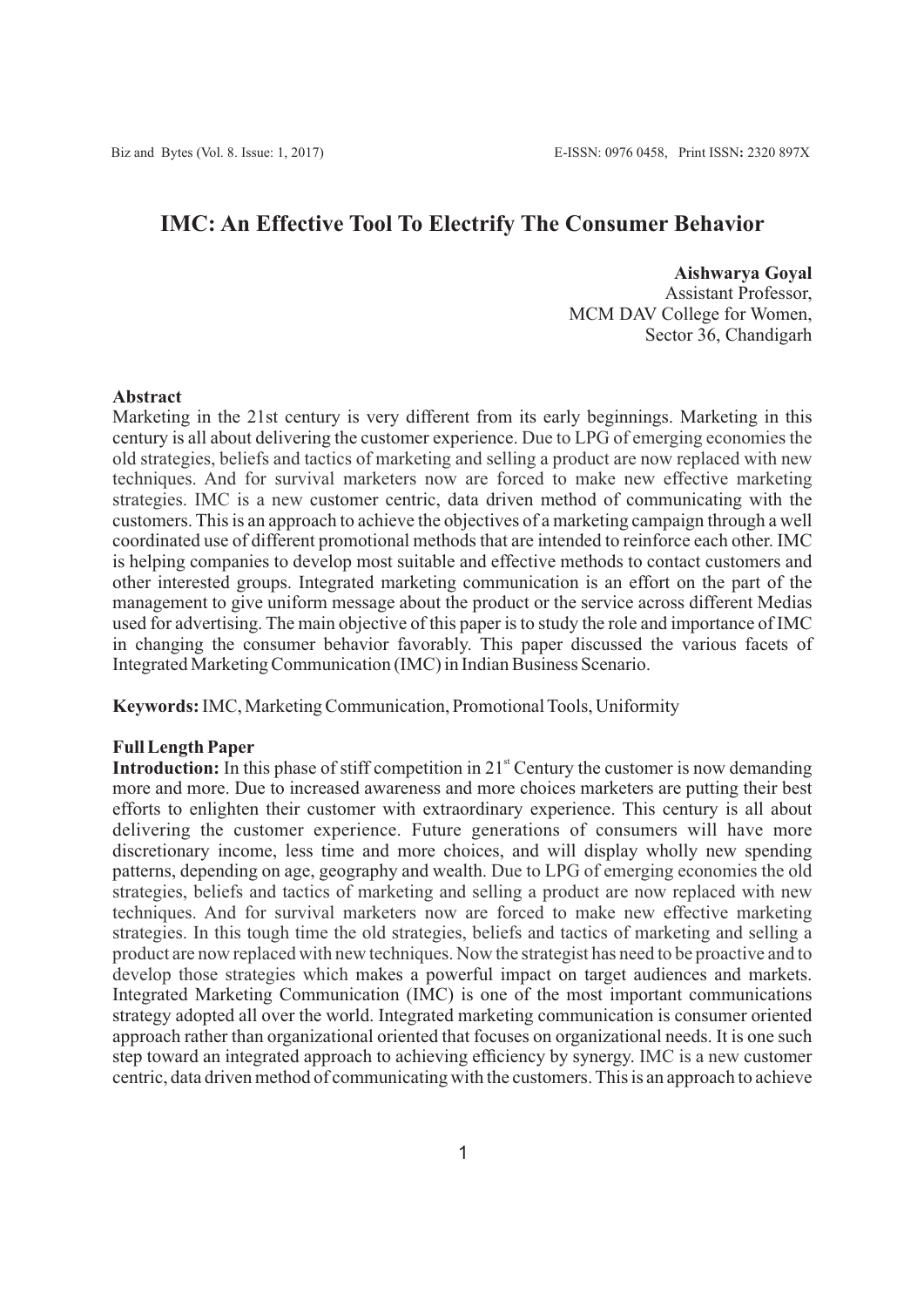the objectives of a marketing campaign through a well coordinated use of different promotional methods that are intended to reinforce each other. IMC is helping companies to develop most suitable and effective methods to contact customers and other interested groups.

**The Concept Of IMC:** Integrated marketing communication is an effort on the part of the management to give uniform message about the product or the service across different Medias used for advertising. In this approach different Medias like television, movies, newspapers, magazines, internet etc is used to advertise the product/service but the broad content of this message remains the same in order to maintain consistency in these advertisements. Integrated marketing communication is integration of all marketing tools, approaches, and resources within a company which maximizes impact on consumer mind and which results into maximum profit at minimum cost. The objectives of any marketing communication process are to create brand awareness, deliver information, educate the market, and advance a positive image of the product brand. Integrated marketing communication scores over traditional ways of marketing as it focuses on not only winning new customers but also maintaining long term healthy relationship with them. Through integrated marketing communication, similar message goes to customers simultaneously, eventually creating a better impact on them.

Marketing guru Philip Kotler defined IMC, "the concept under which a company carefully integrates and coordinates its many communications channels to deliver a clear, consistent message.

**Impact Of IMC:** The objectives of integrated marketing communications are to coordinate all of the company's marketing and promotional efforts to project and reinforce a consistent, unified image of the company or its brands of the market-place. The IMC approach is an attempt to improve over the traditional method of treating promotion elements as totally separate activities. Integrated marketing communication is an approach that integrates various marketing resources to impact the consumer mind by creating synergetic effect which results in to maximum response with minimum efforts. The objectives of any marketing communication process are to create brand awareness, deliver information, educate the market, and advance a positive image of the product brand.

Several reasons have caused IMC to develop and being adopted by marketers in India; few of them are given below-

**1) Awareness:** IMC play an important role in creating awareness of the products with respect to brand name and brand availability. It brings to the notice of the potential customer the new varieties of goods available in the market.

**2) Information:** Product information is needed when the product is recently launched in the market. Potential customer must know about the product, features. IMC provides this information through various techniques so that the buyer can take correct decision while buying the goods.

**3) To Increase Sales.** A proper communication mix tends to increase the sales of the organization. This is possible as an increased sale brings economies of large scale production which enables the seller to reduce cost and increase profit.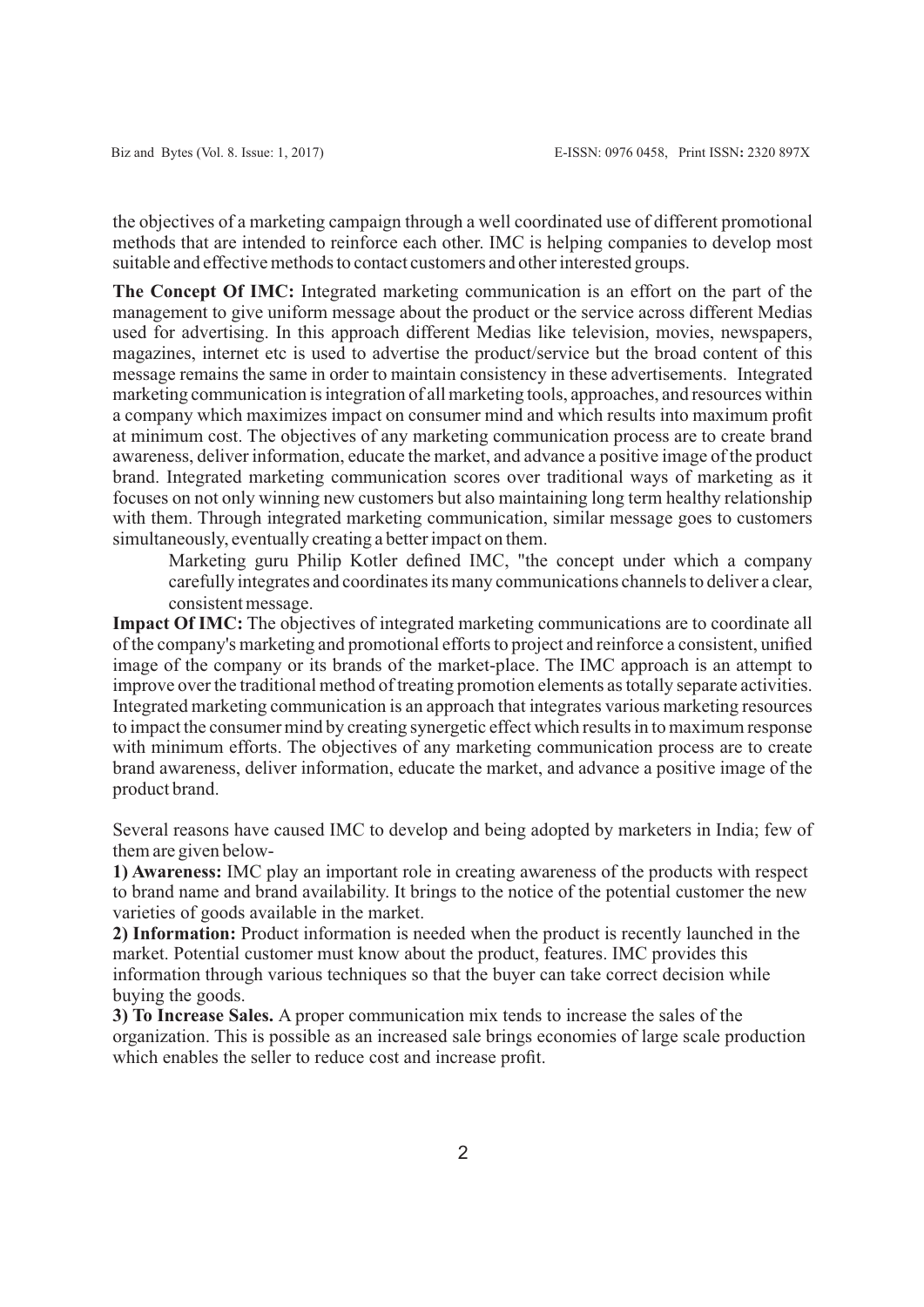**4) To Inform The Intermediaries.** IMC act as a communication channel between the sellers and the intermediaries like dealer and agents. These intermediaries are regularly informed through sales literature, pamphlets, brochures, price list etc.

**5) Expansion Of The Market:** IMC helps the seller to expand the business from local level to regional level and then to national level.

**6) More Specialized Media.** It used to be said that mass media was enough to cover any advertiser's needs. But with ever increasing ad clutter, shorter attention spans and greater resistance to advertising, customers now tend to be a lot more selective: they shut out the stuff they feel they don't need, and go with the stuff that they want. Therefore with IMC sellers can retain the attention of customer by diverting their attention through various Communication Mix.

## **MajorReasons ForThe Growing Importance Of IMC In India**

- 1. Increased awareness of consumer
- 2. Changing demographic profile of the customers
- 3. Availability of multiple forms of communication
- 4. Improved technology
- 5. Occupational diversity
- 6. Adoption of societal marketing approach
- 7. Growing opportunities due to LPG.

## **Steps Involved In Designing Integrated Marketing Communication Strategy:** The main steps in designing IMC are:

**1) Identification Of Target Audience:** IMC designing starts with defining the target audience. This identification includes study about the target group's demographic, lifestyle and psychographic profile.

**2) Determining The Communication Objectives:** The next step is setting the communication objectives. There may be different communication objectives like increase in sales, brand image and good will, expansion of business. Thus the seller has to evaluate all this objectives and select the one which he intends to achieve to develop the IMC based marketing strategies.

**3) Determining The Message:** An effective message should get attention, hold interest, arouse desire, & obtain action (AIDA model). In practice, few messages take the consumer all the way from awareness to purchase, but the AIDA framework suggests the desirable qualities of a good message. In putting the message together, the marketing communicator must decide what to say & how to say it. , who should say it. Thus the communicator should focus more on message content, message format and message structure.

**4) Selecting The Communication Channel:** There are two broad types of communication channels - Personal and Non personal.

**a. Personal Communication Channels:** In personal Communication channels, two or more people communicate directly with each other. They might communicate face-to-face, over the telephone, through the mail or even through an internet chat. Personal Communication channels are effective because they are allowed for personal addressing the feedback.

**b. Non Personal Communication Channels:** Non personal communication channels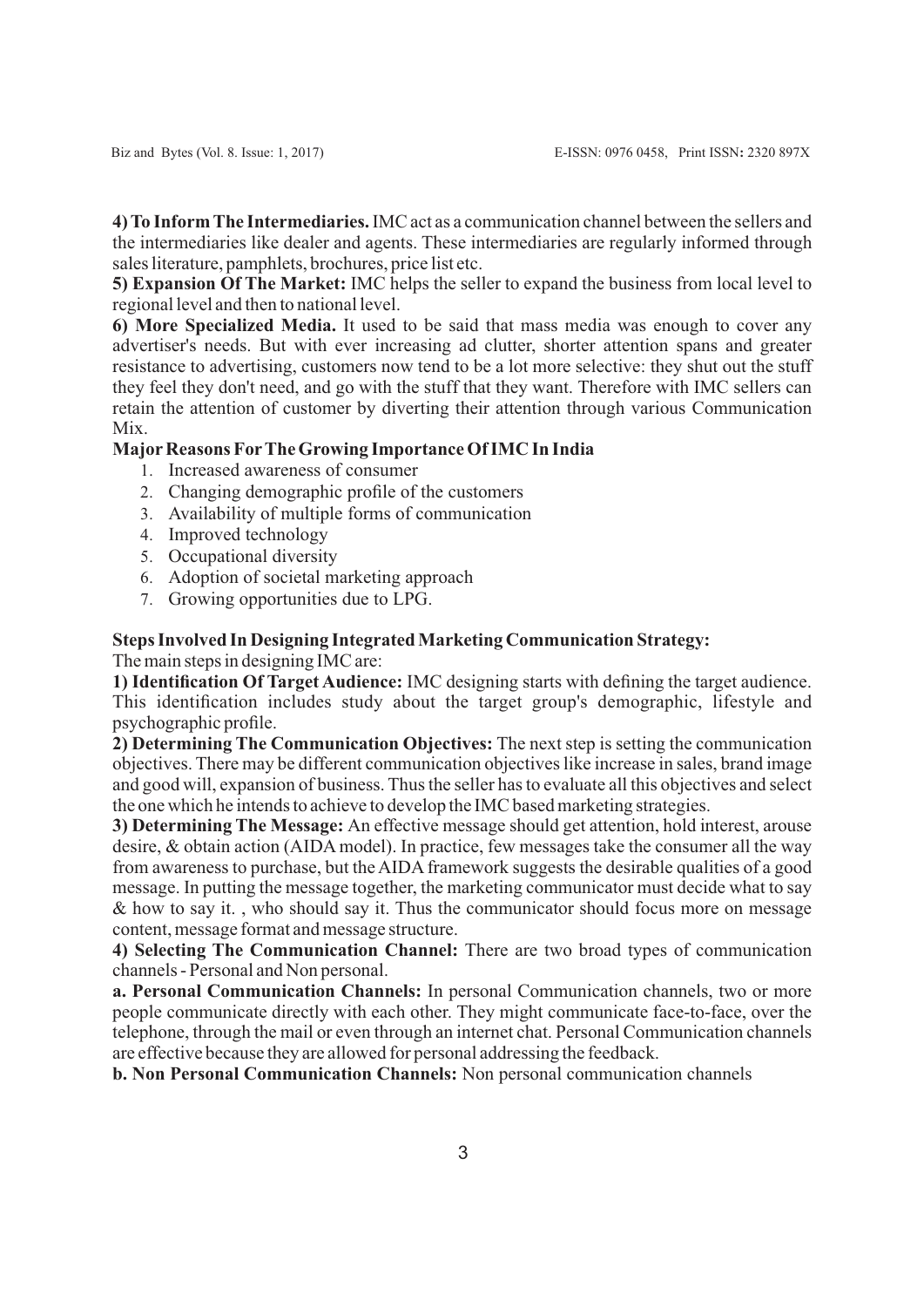include:

1. Print media -newspapers, magazines, direct mail etc.

2. Broadcast media-radio, television etc.

3. Electronic media-audiotapes, videotapes, CD-ROM, web page etc.

4. Display media-billboards, signs, posters, banners, hoardings etc.

Most of the non personal messages come through paid media.

**5) Determining The Budget:** This is one of the most important decisions of IMC process. The effective IMC depends upon the budget set for communication Mix. The marketer prepares the budget taking into nature of the customers, objectives, nature of competitions and also availability of funds.

**6) Promotion Mix decision.** After determining budget it is essential to determine the promotional mix. Promotional mix is the combination of various tools like advertising, public relation, personnel selling and so on. Because of different marketing environment there has to be variation in communication mix. One medium which is effective in one market may not be equally effective in another market.

**7) Implementation Of Promotion Mix:** The marketer then makes an arrangement to implement the communication mix. The seller has to select the right media in order to put across the promotion message.

**8) Follow Up.** Here the advertiser has to review the performance in terms of sales and purchase. If the performance is as per communication objectives there is nothing to worry. On the other hand if the performance falls below the communication objectives then certain corrective step have to be taken.

Once the target marketing process has been completed, marketing program decisions regarding product, price, distribution, and promotions must be made. All of these must be coordinated to provide an integrated marketing communications perspective, in which the positioning strategy is supported by one voice. Thus all product strategies, pricing strategies, and distribution choices must be made with the objective of contributing to the overall image of the product or brand. Advertising and promotion decisions, in turn must be integrated with the other marketing-mix decisions to accomplish this goal.

**Objective Of Study**: The main objective of this paper is to study the role and importance of IMC in changing the consumer behavior favorably. This paper discussed the various facets of Integrated Marketing Communication (IMC) in Indian Business Scenario.

The present study is based on secondary data and information is collected from various sources. The data is collected from secondary sources like internet, books and newspapers. An attempt has been made in the present study to make a systematic study in change in size and structure of consumer demographics and their impact on marketing strategies.

**Discussions And Conclusion:** Due to liberalization, privatization and globalization of emerging economies the integrated marketing communication is becoming important. The primary function of Integrated Marketing communication is to inform, persuade, and remind the target customers about the unique benefits of products and services existing in the market. Promotion plays an important role in an organization's efforts to market its product, service, or ideas to its customers. The promotion model includes a marketing strategy and analysis, target marketing,